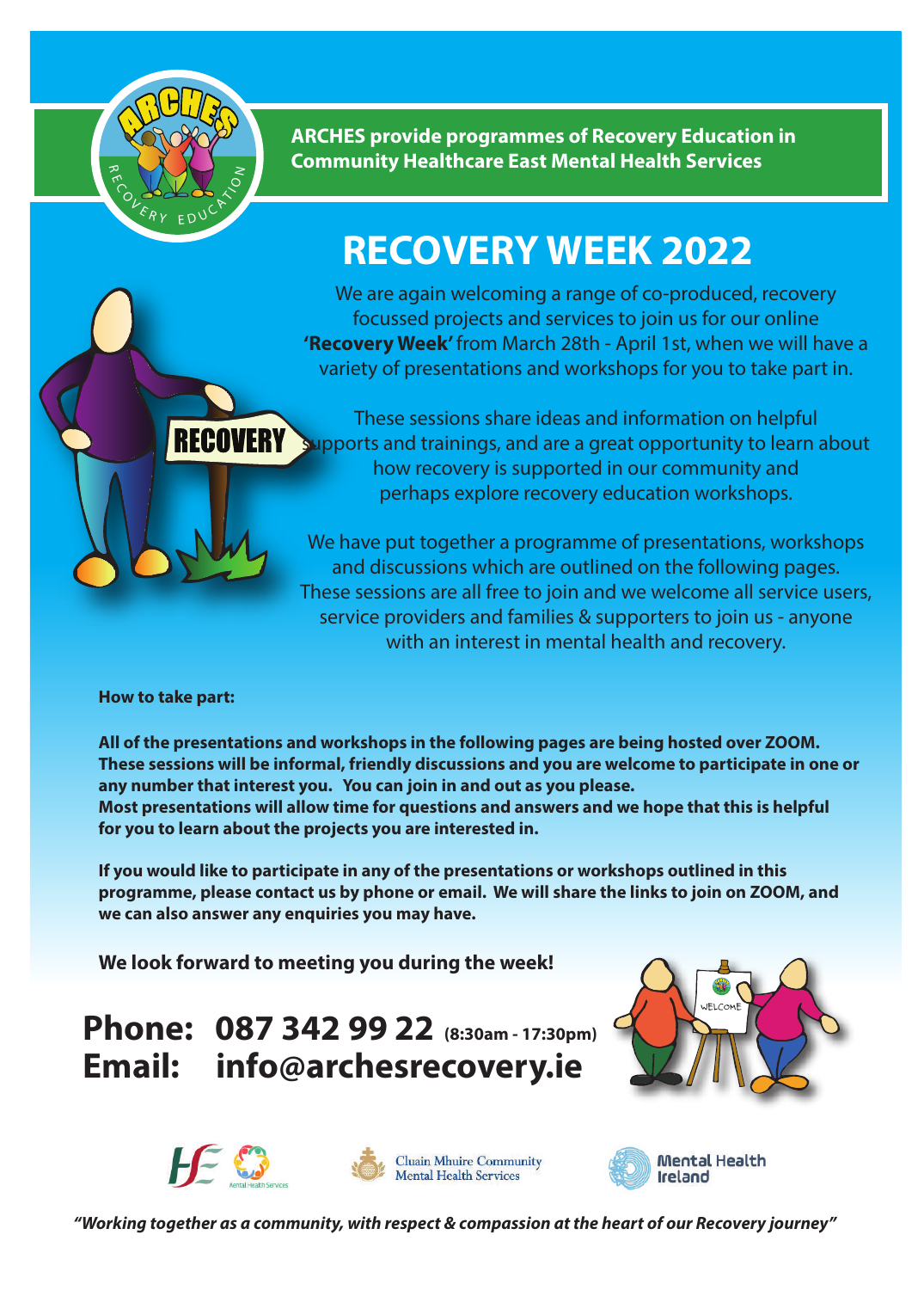## **ARCHES Recovery Week 2022 - Overview of presentations**

|                                    | <b>Monday March 28th</b>                                                                             |
|------------------------------------|------------------------------------------------------------------------------------------------------|
| $10:00 - 10:10$                    | Mindfulness                                                                                          |
| $10:10 - 10:20$                    | Welcome                                                                                              |
| $10:20 - 10:50$                    | Shine and See Change Ambassador Programme                                                            |
| $10:50 - 11:20$                    | Co-producing Recovery Education Workshops                                                            |
| 11:20 - 11:40                      | Coffee and Chat                                                                                      |
| $11:40 - 12:10$                    | 5 Ways to Wellbeing                                                                                  |
| $12:10 - 12:40$                    | <b>EVOLVE Recovery college</b>                                                                       |
| 12:40 - 13:00                      | A selection of original poetry, inspired by Recovery                                                 |
| 13:00 - 13:50                      | Lunch                                                                                                |
| 13:50 - 14:00                      | What Recovery means to me - 'The 10 principles of Recovery'                                          |
| 14:00 - 14:45                      | Wellness Recovery Action Planning (WRAP) & WRAP Cafés                                                |
| 14:45 - 15:15<br>$15:15 - 15:45$   | University College Dublin - Co-production of recovery trainings for MH Nursing<br><b>Burton Hall</b> |
| $15:45 - 16:15$                    | Men's Sheds                                                                                          |
| $16:15 - 16:25$                    | <b>Creativity for Recovery</b>                                                                       |
| 16:25 - 16:35                      | Mindfulness                                                                                          |
|                                    |                                                                                                      |
|                                    | Tuesday, March 29th                                                                                  |
| $10:00 - 10:10$                    | Mindfulness                                                                                          |
| $10:15 - 14:30$                    | Recovery Principles and Practice Workshop (Registration required for this workshop)                  |
| $10:10 - 10:40$                    | Individual Placement and Support (IPS)                                                               |
| $10:40 - 11:10$<br>$11:10 - 11:30$ | Recovery for Older Adults<br>Coffee and Chat                                                         |
| 11:30 - 12:00                      | <b>TROY Mental Health Association</b>                                                                |
| 12:00 - 13:00                      | Introduction to Recovery Workshop                                                                    |
| 13:00 - 13:50                      | Lunch                                                                                                |
| 13:50 - 14:00                      | What Recovery means to me - 'CHIME'                                                                  |
| $14:00 - 15:00$                    | <b>Social Prescribing</b>                                                                            |
| 15:00 - 15:30                      | Positive Advanced Recovery Connections (PARC)                                                        |
| 15:30 - 16:00                      | The Gateway Project                                                                                  |
| $16:00 - 16:30$                    | <b>GROW</b>                                                                                          |
| 16:30 - 16:40                      | Mindfulness                                                                                          |
|                                    | <b>Wednesday, March 30th</b>                                                                         |
| $10:00 - 10:10$                    | Mindfulness                                                                                          |
| $10:10 - 10:40$                    | AWARE                                                                                                |
| $10:40 - 11:10$                    | Co-production in Action                                                                              |
| $11:10 - 11:30$                    | Coffee and Chat                                                                                      |
| 11:30 - 12:00                      | Case study: Co-production of Recovery in colour                                                      |
| 12:00 - 12:30                      | Peer support Workers                                                                                 |
| 12:30 - 13:00<br>13:00 - 13:50     | <b>Personal Recovery Narratives</b><br><b>LUNCH</b>                                                  |
| 13:50 - 14:00                      | What Recovery means to me - 'The value of Gardening'                                                 |
| $14:00 - 16:00$                    | Introduction to Co-production                                                                        |
| 16:00 - 16:30                      | Fishing project / Recovery in Traveller MH                                                           |
| 16:30 - 16:40                      | Mindfulness                                                                                          |
|                                    | <b>Thursday, March 31</b>                                                                            |
| $10:00 - 10:10$                    | Mindfulness                                                                                          |
| 10:10 -10:40                       | HSE Community Residences: Experiences in Recovery Education                                          |
| $10:40 - 11:10$                    | Burton Hall - Workshed                                                                               |
| $11:10 - 11:30$                    | Coffee and Chat                                                                                      |
| 11:30 - 12:30                      | Recovery & CHIME                                                                                     |
| 12:30 - 13:00                      | Sharing the vision                                                                                   |
| 13:00 - 13:50                      | <b>LUNCH</b>                                                                                         |
| 13:50 - 14:00                      | What Recovery means to me - 'My wellness toolbox'                                                    |
| 14:00 - 14:30                      | Mental Health Ireland (MHI) Development Officer                                                      |
| 14:30 - 15:00                      | Cairdeas Clubhouse                                                                                   |
| 15:00 - 15:30                      | <b>Burton Hall POPEE Project</b>                                                                     |
| 15:30 - 15:40                      | <b>Creativity for Recovery</b>                                                                       |
| 15:40 - 16:40                      | The Wellbeing Programme Taster                                                                       |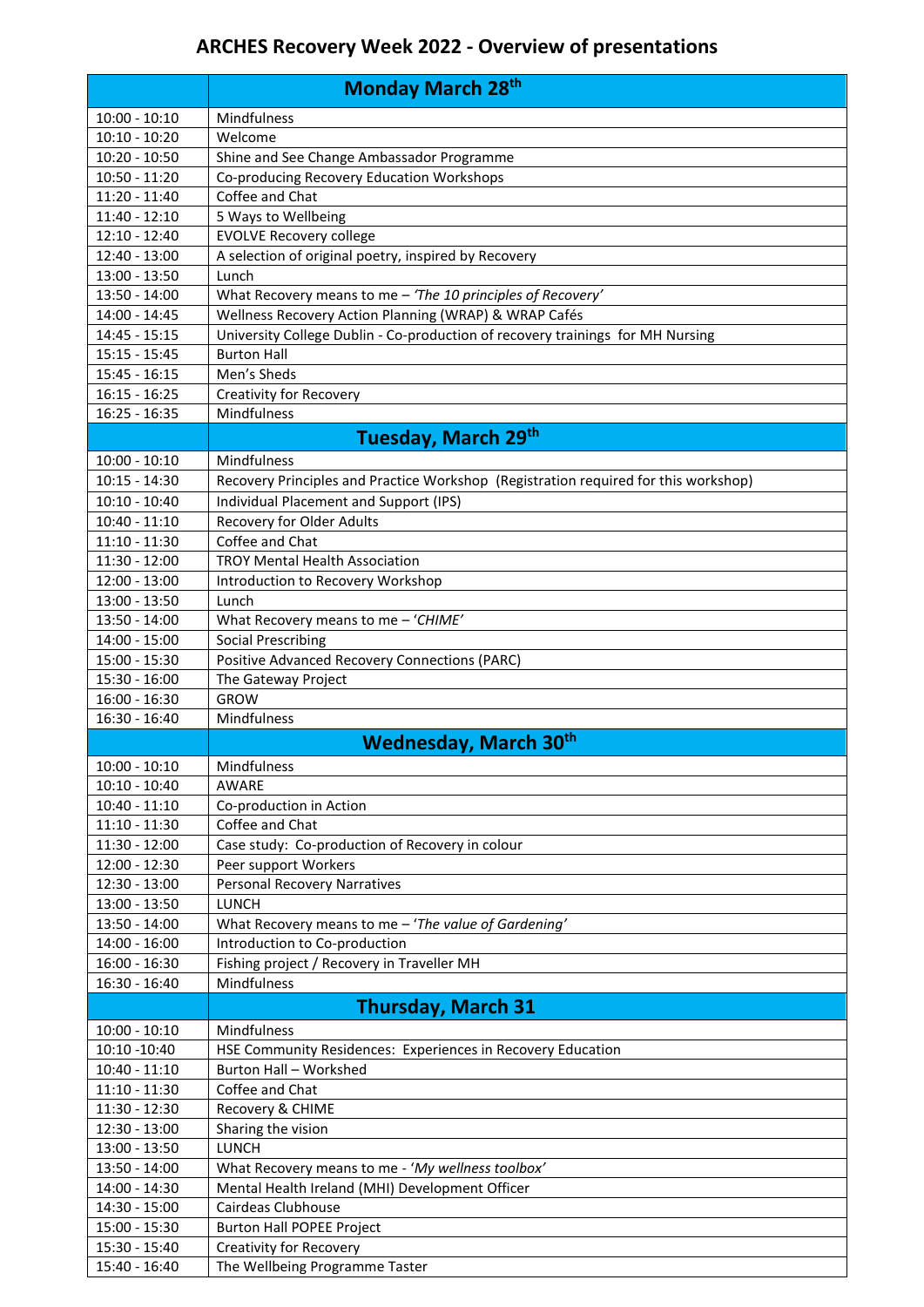| $16:40 - 16:50$ | <b>Mindfulness</b>                                    |
|-----------------|-------------------------------------------------------|
|                 | Friday, April 1st                                     |
| $10:00 - 10:10$ | <b>Mindfulness</b>                                    |
| $10:10 - 10:30$ | <b>ARCHES Recovery Education Service</b>              |
| $10:30 - 11:00$ | Mental Health Engagement in Community Healthcare East |
| $11:00 - 11:20$ | Coffee and Chat                                       |
| $11:20 - 11:30$ | <b>Creativity for Recovery</b>                        |
| $11:30 - 12:00$ | Suicide or Survive                                    |
| $12:00 - 13:00$ | Recovery in Colour Taster Session                     |
| $13:00 - 13:50$ | Lunch                                                 |
| $13:50 - 14:00$ | What Recovery means to me - 'Sea swimming'            |
| 14:00 - 14:30   | <b>HOPS</b>                                           |
| 14:30 - 15:00   | <b>Family Resource Centres</b>                        |
| 15:00 - 15:30   | Recovery for Families & Supporters                    |
| $15:30 - 16:30$ | <b>Creative Writing Exercise</b>                      |
| $16:30 - 16:40$ | <b>Mindfulness</b>                                    |
| $16:40 - 16:50$ | Close                                                 |

## **Programme information**

| Monday March 28th |                                                                                                                                                                                                                                                                                                                                                                                                                                                                                                                                                                                                                                               |
|-------------------|-----------------------------------------------------------------------------------------------------------------------------------------------------------------------------------------------------------------------------------------------------------------------------------------------------------------------------------------------------------------------------------------------------------------------------------------------------------------------------------------------------------------------------------------------------------------------------------------------------------------------------------------------|
| $10:00 - 10:10$   | <b>Mindfulness</b><br>A short mindfulness exercise to start your day.                                                                                                                                                                                                                                                                                                                                                                                                                                                                                                                                                                         |
| $10:10 - 10:20$   | Welcome<br>A brief welcome and opening of the week's activities by the Head of HSE Mental Health Services and<br>the Regional Director of the Cluain Mhuire Community MH Service.                                                                                                                                                                                                                                                                                                                                                                                                                                                             |
| 10:20 - 10:50     | <b>Shine and See Change Ambassador Programme</b><br>Shine is a national organisation providing information and support for people affected by mental<br>health challenges and specifically founded to help all family members. Shine offer one to one<br>recovery focused support and information and they have peer supports groups nationwide and<br>online. One of Shine's programmes, See Change is Ireland's stigma reduction partnership which<br>works positively through the work of their ambassadors, who share their lived experience to<br>challenge discrimination and reduce the stigma associated with mental health problems. |
| $10:50 - 11:20$   | <b>Co-producing Recovery Education Workshops</b><br>Recovery education courses and workshops are designed by small teams of service users, staff<br>members and families & supporters, who work together (co-production) to produce good quality<br>learning activities that support recovery and wellbeing.<br>This presentation provides an overview of that process and the necessary information for anyone<br>looking to become involved.                                                                                                                                                                                                |
| $11:20 - 11:40$   | <b>Coffee and Chat</b><br>Enjoy a tea/coffee over an informal chat during a break between presentations.                                                                                                                                                                                                                                                                                                                                                                                                                                                                                                                                      |
| $11:40 - 12:10$   | <b>5 Ways to Wellbeing</b><br>The 'Five ways to Wellbeing model' is a set of actions which are easy to try out and have been<br>evidenced to improve our wellbeing. During this session we will discuss these five actions and<br>suggest ways to include them in your own routines.                                                                                                                                                                                                                                                                                                                                                          |
| $12:10 - 12:40$   | <b>EVOLVE Recovery college</b><br>Based at the National Forensics Mental Health Service, EVOLVE Recovery college have been<br>providing recovery education programmes since 2018. Peer Educators from EVOLVE join us to<br>share their work and discuss how Recovery Education is different from Psychoeducation.                                                                                                                                                                                                                                                                                                                             |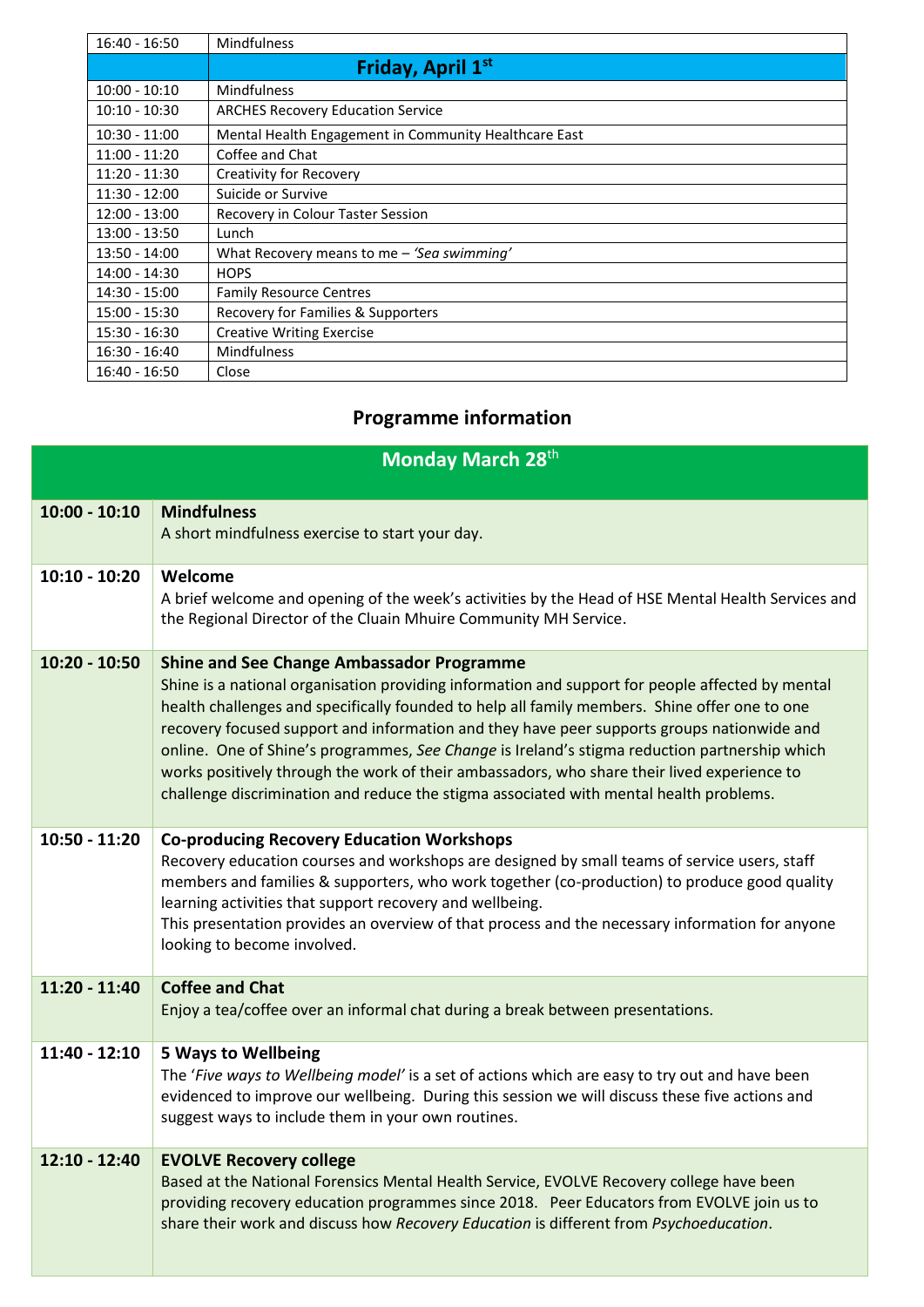| 12:40 - 13:00   | A selection of original poetry, inspired by Recovery                                                                                                                                                                                                                                                                                                                                                                                                                                                                                                                                                                                                                                                                                                                                                                                                                                                                                                 |
|-----------------|------------------------------------------------------------------------------------------------------------------------------------------------------------------------------------------------------------------------------------------------------------------------------------------------------------------------------------------------------------------------------------------------------------------------------------------------------------------------------------------------------------------------------------------------------------------------------------------------------------------------------------------------------------------------------------------------------------------------------------------------------------------------------------------------------------------------------------------------------------------------------------------------------------------------------------------------------|
| 13:00 - 13:50   | Lunch                                                                                                                                                                                                                                                                                                                                                                                                                                                                                                                                                                                                                                                                                                                                                                                                                                                                                                                                                |
| 13:50 - 14:00   | What Recovery means to me - 'The 10 principles of Recovery'                                                                                                                                                                                                                                                                                                                                                                                                                                                                                                                                                                                                                                                                                                                                                                                                                                                                                          |
| 14:00 - 14:45   | <b>Wellness Recovery Action Planning (WRAP) &amp; WRAP Cafés</b><br>Wellness Recovery Action Planning is an evidence based, globally recognised, wellness training<br>programme which is available through Community Healthcare East's Services. A panel of WRAP<br>facilitators discuss the key concepts of the programme, how it works and how it can help everyone<br>to plan for and maintain wellness.<br>Included in this discussion is the value of 'WRAP Cafes', where following attendance at WRAP<br>programmes, participants are supported to keep the key concepts of the programme active through<br>peer led initiatives.                                                                                                                                                                                                                                                                                                              |
| $14:45 - 15:15$ | University College Dublin - Co-production of recovery trainings for Mental Health Nursing<br>Since 2020, ARCHES have been working with the faculty and students at the School of Nursing,<br>Midwifery and Health Systems in UCD to co-produce recovery education sessions for students<br>training as Mental Health Nurses. This presentation by staff and students shares the value of this<br>way of working together, and the importance of including the perspective of 'Lived experience' in<br>preparing students for working in Mental Health Services.                                                                                                                                                                                                                                                                                                                                                                                      |
| $15:15 - 15:45$ | <b>Burton Hall</b><br>One of the centres of the Cluain Mhuire Community Mental Health Service, Burton Hall provides a<br>range of peer supported and co-produced programmes based on Recovery Principles. A co-<br>presentation by a service user and a member of staff, shares information on the service and how it<br>is developing to meet the emerging needs of their participants.                                                                                                                                                                                                                                                                                                                                                                                                                                                                                                                                                             |
| $15:45 - 16:15$ | <b>Men's Sheds</b><br>'Men's sheds' are community-based projects, where men can come together to learn, share<br>practical skills, and make long-lasting friendships together. We welcome members of Men's sheds<br>groups from Wicklow and SE Dublin, to share their experiences of taking part and information on<br>how you can participate in your locality.                                                                                                                                                                                                                                                                                                                                                                                                                                                                                                                                                                                     |
| $16:15 - 16:25$ | <b>Creativity for Recovery</b><br>A selection of artwork and creative pieces, inspired by Recovery.                                                                                                                                                                                                                                                                                                                                                                                                                                                                                                                                                                                                                                                                                                                                                                                                                                                  |
| $16:25 - 16:35$ | <b>Mindfulness</b><br>A short mindfulness exercise to end the day.                                                                                                                                                                                                                                                                                                                                                                                                                                                                                                                                                                                                                                                                                                                                                                                                                                                                                   |
|                 | Tuesday, March 29th                                                                                                                                                                                                                                                                                                                                                                                                                                                                                                                                                                                                                                                                                                                                                                                                                                                                                                                                  |
| $10:00 - 10:10$ | <b>Mindfulness</b><br>A short mindfulness exercise to start the day.                                                                                                                                                                                                                                                                                                                                                                                                                                                                                                                                                                                                                                                                                                                                                                                                                                                                                 |
| $10:15 - 14:30$ | <b>Recovery Principles and Practice Workshop</b><br>This event is delivered by a team of 3 people (a service user, a service provider, and a family carer/<br>supporter) and provides an opportunity to think about what Recovery means from a variety of<br>perspectives. This is an interactive workshop, promoting information sharing and discussion about<br>the principles of Recovery and how they can be put into practice within our service.<br>These workshops have been nationally co-produced for delivery in all Mental Health Services across<br>Ireland. (CPD credits can be claimed following participation)<br>Please note: Prior registration is needed to take part in this workshop and places are<br>$\bullet$<br>limited. This workshop will be hosted on a different zoom link to other presentations this<br>week. To register a place on this workshop, please email info@archesrecovery.ie or call us<br>on 087 342 9922. |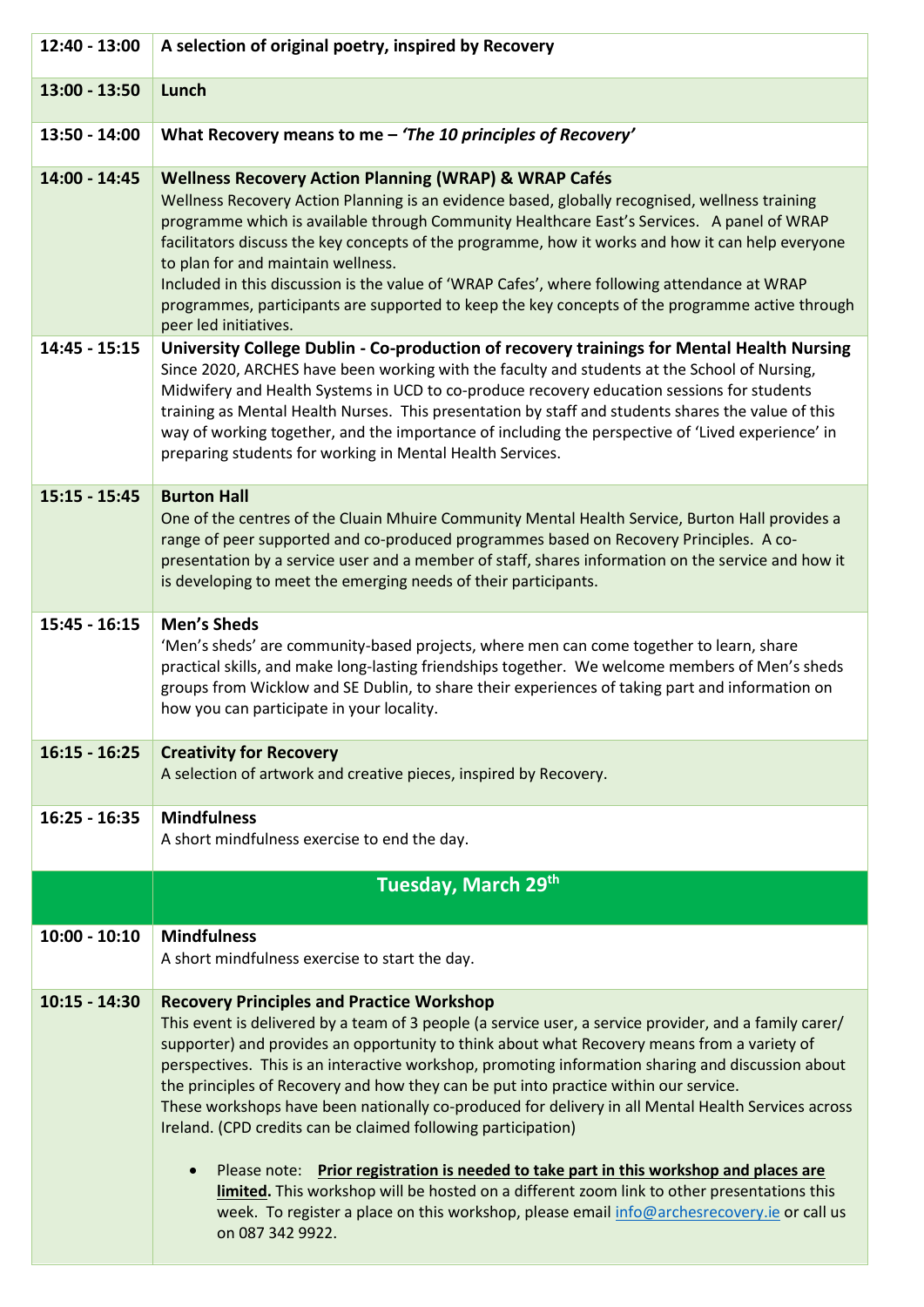| $10:10 - 10:40$ | <b>Individual Placement and Support (IPS)</b><br>Individual Placement and Support (IPS) supports people with mental health difficulties to find work.<br>Available through many MDT's in Community Healthcare East, this programme helps service users<br>to make a CV, search for a job, prepare for interviews and communicate with employers.<br>Two of our areas' IPS Employment Specialists join us to explain how the initiative works and how<br>meaningful employment is important to personal recovery journeys.                                                                                                                                                                                                             |
|-----------------|---------------------------------------------------------------------------------------------------------------------------------------------------------------------------------------------------------------------------------------------------------------------------------------------------------------------------------------------------------------------------------------------------------------------------------------------------------------------------------------------------------------------------------------------------------------------------------------------------------------------------------------------------------------------------------------------------------------------------------------|
| $10:40 - 11:10$ | <b>Recovery for Older Adults</b><br>ARCHES is facilitating a multidisciplinary Working Group which explores issues of healthy ageing and<br>minding your mental health while getting older. We are inviting people who use services to get<br>involved. In this session we are sharing our progress so far.                                                                                                                                                                                                                                                                                                                                                                                                                           |
| $11:10 - 11:30$ | <b>Coffee and Chat</b><br>Enjoy a tea/coffee over a relaxed and informal chat during a break between presentations.                                                                                                                                                                                                                                                                                                                                                                                                                                                                                                                                                                                                                   |
| $11:30 - 12:00$ | <b>TROY Mental Health Association</b><br>Managed and run by members who are service users, the TROY Mental health Association have<br>been supporting their peers in the Dalkey area since 1999. Here, members share the story of the<br>club and demonstrate the facilitation of an valuable peer led resource.                                                                                                                                                                                                                                                                                                                                                                                                                      |
| 12:00 - 13:00   | <b>Introduction to Recovery Workshop</b><br>Recovery in mental health is a personal and individual journey which may mean different things for<br>each of us. This workshop explores what Recovery means from a variety of perspectives and how<br>learning can support us in managing our lives and personal recovery.                                                                                                                                                                                                                                                                                                                                                                                                               |
| $13:00 - 13:50$ | Lunch                                                                                                                                                                                                                                                                                                                                                                                                                                                                                                                                                                                                                                                                                                                                 |
| 13:50 - 14:00   | What Recovery means to me - 'CHIME'                                                                                                                                                                                                                                                                                                                                                                                                                                                                                                                                                                                                                                                                                                   |
| 14:00 - 15:00   | <b>Social Prescribing</b><br>Social Prescribing is about supporting the health and wellbeing of people by helping them to<br>connect with local, community-based activities as well as national and online supports. The<br>programme is for you if you feel that you need some support to mind your health and wellbeing or if<br>you feel isolated, stressed, anxious or depressed.<br>There are three social prescribing services in Community Healthcare East: in Dun Laoghaire<br>Rathdown, Bray North Wicklow, and South Wicklow. In this presentation we are joined by staff from<br>these services to learn more about this fantastic support and how you can participate.                                                    |
| 15:00 - 15:30   | <b>Positive Advanced Recovery Connections (PARC)</b><br>This innovative project allows service users to access a range of mental health supports through<br>their primary care GP and an Advanced Nurse Practice Candidate. Developed at Bray Community<br>Mental Health Services, PARC is recovery focussed which recognises the service user as the expert in<br>their own care. The project allows immediate access to supports such as group and one to one CBT,<br>coping skills etc. and the service user receives appropriate support at the right time.<br>A co-presentation between a service user and a staff member involved in its development shares<br>information on how it works and how the service can be accessed. |
| 15:30 - 16:00   | <b>The Gateway Project</b><br>Based in Rathmines, Dublin 6, the Gateway Project is a community-based, member-led social<br>support group for people with experience of mental health issues. Since 2004, they provide a safe,<br>friendly and inclusive space where people can come together, make friends and get support as well<br>as learning about positive mental health, wellbeing and recovery.<br>Members of the project join us to share information on what they offer and how to get involved.                                                                                                                                                                                                                            |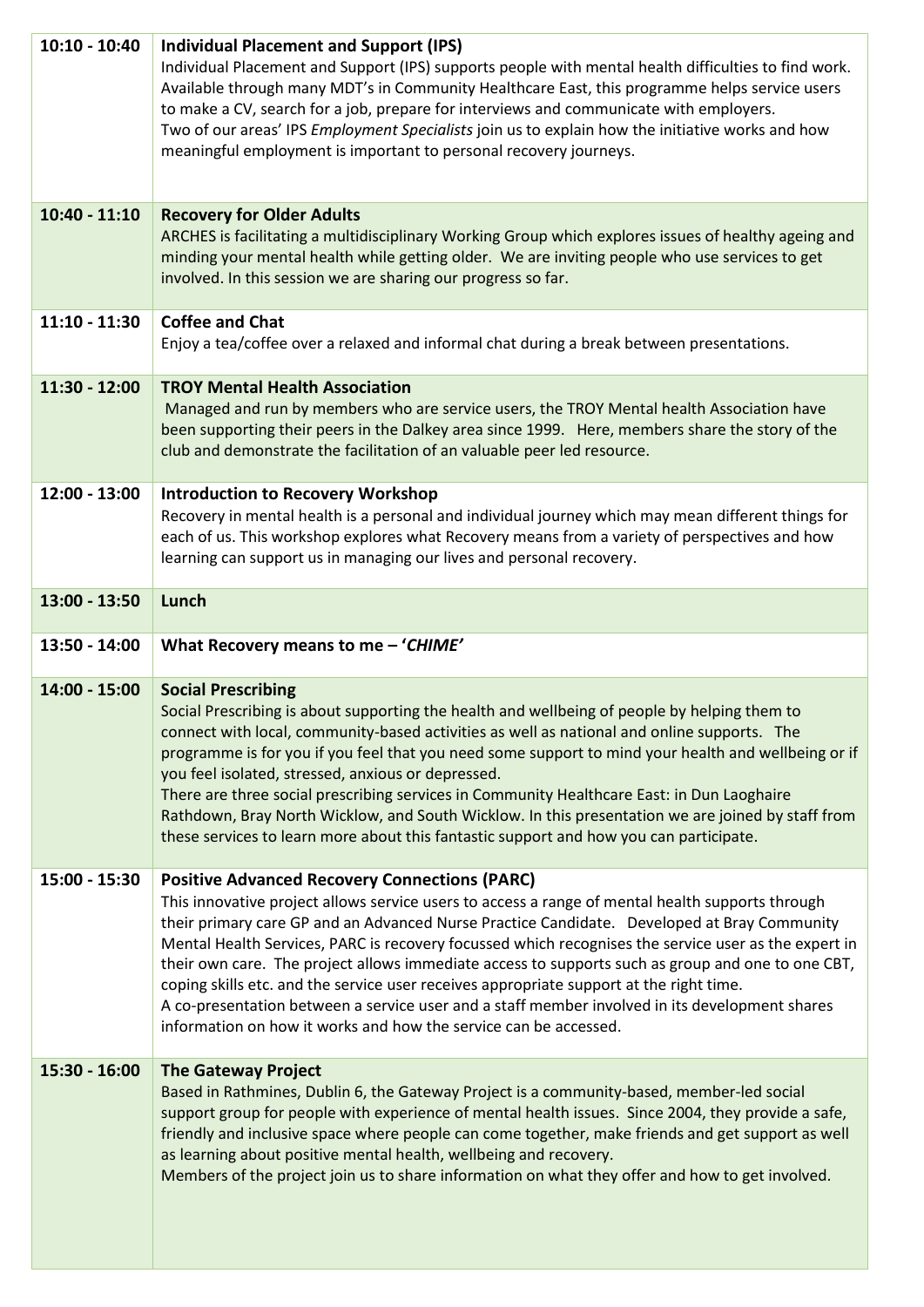| $16:00 - 16:30$ | <b>GROW</b><br>GROW Mental Health is a charity that provides free, friendly, community based, peer support<br>groups for anyone who is experiencing a mental health issue. A co-presentation by a GROW<br>facilitator and group member shares information on how the initiative provides support and what<br>opportunities there are for involvement in groups within Community Healthcare East.                                                                                                     |
|-----------------|------------------------------------------------------------------------------------------------------------------------------------------------------------------------------------------------------------------------------------------------------------------------------------------------------------------------------------------------------------------------------------------------------------------------------------------------------------------------------------------------------|
| $16:30 - 16:40$ | <b>Mindfulness</b><br>A short mindfulness exercise to wind down and close the day.                                                                                                                                                                                                                                                                                                                                                                                                                   |
|                 | <b>Wednesday, March 30th</b>                                                                                                                                                                                                                                                                                                                                                                                                                                                                         |
| $10:00 - 10:10$ | <b>Mindfulness</b><br>A short mindfulness exercise to start the day.                                                                                                                                                                                                                                                                                                                                                                                                                                 |
| $10:10 - 10:40$ | <b>AWARE</b><br>Aware is a national organisation providing free support, education and information services to those<br>impacted by depression, bipolar disorder, anxiety and related mood conditions. In this session we<br>will learn about the work of Aware and how to access their services.                                                                                                                                                                                                    |
| $10:40 - 11:10$ | <b>Co-production in Action</b><br>This short discussion-based session explores a few examples of where staff and service users are<br>working together on co-produced projects. We explore some of the challenges of co-production<br>and hope to learn about some of the ways that we can make co-production successful.                                                                                                                                                                            |
| $11:10 - 11:30$ | <b>Coffee and Chat</b><br>Enjoy a tea/coffee over a relaxed and informal chat during a break between presentations.                                                                                                                                                                                                                                                                                                                                                                                  |
| 11:30 - 12:00   | Case study: Co-production of Recovery in colour<br>One of ARCHES' courses, Recovery in Colour, has been developed to include 18 sessions which<br>explore recovery ideas through creative journaling. In this session we hear from service users and<br>staff members who have been finalising their work on the third course in this series. Participants<br>discuss the value of taking part in the process and what they have learned about recovery and<br>working together.                     |
| 12:00 - 12:30   | <b>Peer support Workers</b><br>Peer Support Workers have been employed on HSE Mental Health Team's since 2017. Service users<br>can access a different type of support in the form of sharing lived experiences to support recovery.<br>This role is new to three teams in Community Healthcare East and in this presentation we learn<br>about the work of the Peer support worker, the training required for this role, and how this support<br>can be valuable for service users and staff teams. |
| $12:30 - 13:00$ | <b>Personal Recovery Narratives</b><br>Talking about recovery and sharing our stories of recovery is empowering and inspiring and helps to<br>change attitudes. Recovery education facilitators often talk to student and staff groups about<br>recovery. In this session, we will offer some simple guidance to help people begin to develop their<br>own recovery narrative and feel comfortable to take part in these conversations.                                                              |
| 13:00 - 13:50   | <b>LUNCH</b>                                                                                                                                                                                                                                                                                                                                                                                                                                                                                         |
| 13:50 - 14:00   | What Recovery means to me - 'The value of Gardening'                                                                                                                                                                                                                                                                                                                                                                                                                                                 |
| 14:00 - 16:00   | Introduction to Co-production<br>Co-production is about people who use services, their carers & supporters, and people who run<br>services working together (as equals) to make things better for everyone. In Ireland, Co-production<br>is a key ingredient in a recovery focussed service.<br>This workshop introduces the key principles of co-production, levels of engaging lived experience,<br>and how to make it work, through a fun and interactive approach.                               |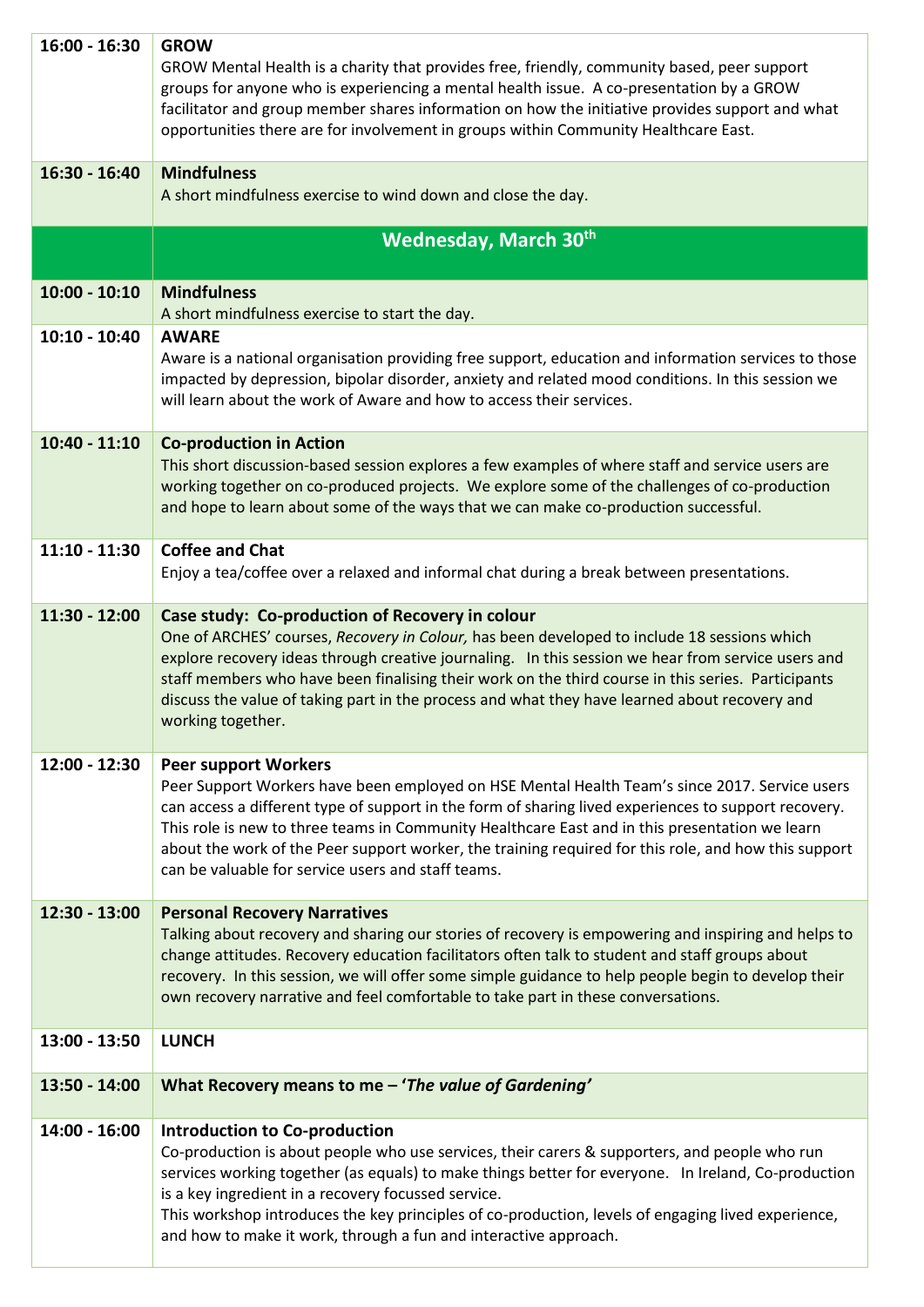| $16:00 - 16:30$ | <b>Fishing project / Recovery in Traveller MH</b><br>The Traveller Mental Health Co-ordinator will showcase the fishing futures project describing how it<br>promotes wellbeing in mental health. He will also highlight the benefits of access to mainstream<br>sports for travellers. The initiatives he relates have all been co-produced and have made a real<br>difference to traveller lives.                                                                                                                                                                                                                                                                           |
|-----------------|-------------------------------------------------------------------------------------------------------------------------------------------------------------------------------------------------------------------------------------------------------------------------------------------------------------------------------------------------------------------------------------------------------------------------------------------------------------------------------------------------------------------------------------------------------------------------------------------------------------------------------------------------------------------------------|
| 16:30 - 16:40   | <b>Mindfulness</b><br>A short mindfulness exercise to wind down and close the day.                                                                                                                                                                                                                                                                                                                                                                                                                                                                                                                                                                                            |
|                 | Thursday, March 31st                                                                                                                                                                                                                                                                                                                                                                                                                                                                                                                                                                                                                                                          |
|                 |                                                                                                                                                                                                                                                                                                                                                                                                                                                                                                                                                                                                                                                                               |
| $10:00 - 10:10$ | <b>Mindfulness</b><br>A short mindfulness exercise to start the day.                                                                                                                                                                                                                                                                                                                                                                                                                                                                                                                                                                                                          |
| 10:10 -10:40    | <b>HSE Community Residences: Experiences in Recovery Education</b><br>Over the course of the pandemic, the staff and residents at HSE Community Residences in South<br>Dublin, have been working together with ARCHES to learn about recovery and explore how we can<br>improve our lives through recovery education and co-production. This short presentation shares<br>some of the activities we have been involved with and provides some valuable information on how<br>to work together to make these programmes successful.                                                                                                                                            |
| 10:40 - 11:10   | <b>Burton Hall - Workshed</b><br>Based at HORT Centre in Burton Hall, The Workshed is a new initiative, encouraging service user<br>engagement in a variety of practical projects such as maintenance and upcycling projects. Staff and<br>service users discuss the value of these projects and how they support positive recovery outcomes.                                                                                                                                                                                                                                                                                                                                 |
| $11:10 - 11:30$ | <b>Coffee and Chat</b><br>Enjoy a tea/coffee over a relaxed and informal chat during a break between presentations.                                                                                                                                                                                                                                                                                                                                                                                                                                                                                                                                                           |
| 11:30 - 12:30   | <b>Recovery &amp; CHIME</b><br>The C.H.I.M.E framework for Recovery can be a helpful tool to plan and guide your recovery journey.<br>In this workshop, we look at where this model came from and introduce the processes which can<br>help us all overcome challenges to our mental health and wellbeing.                                                                                                                                                                                                                                                                                                                                                                    |
| 12:30 - 13:00   | <b>Sharing the vision</b><br>Sharing the Vision is a policy document to guide the future direction of Mental Health Services. The<br>policy is focused on better outcomes for people experiencing mental health difficulties and focusses<br>on the principles of Recovery, Trauma Informed Care, Human Rights and Valuing & Learning. In this<br>session, our region's Area Engagement Lead presents information on what this policy means for<br>service users and supporters over the coming years.                                                                                                                                                                        |
| 13:00 - 13:50   | <b>LUNCH</b>                                                                                                                                                                                                                                                                                                                                                                                                                                                                                                                                                                                                                                                                  |
| 13:50 - 14:00   | What Recovery means to me - 'My wellness toolbox'                                                                                                                                                                                                                                                                                                                                                                                                                                                                                                                                                                                                                             |
| 14:00 - 14:30   | Mental Health Ireland (MHI) Development Officer<br>Mental Health Ireland aim to promote positive mental health and wellbeing for all individuals and<br>communities and to support people with lived experience of mental health challenges in their<br>recovery. MHI are community partners with the HSE to develop Recovery Education projects such<br>as ARCHES. In this workshop we are joined by our region's Development Officer to discuss Mental<br>Health Ireland's work in our area and their upcoming "HELLO, How R U?" campaign, which aims to<br>tackle the lack of connection that people experience by inspiring individuals to ask how others are<br>feeling. |
| 14:30 - 15:00   | <b>Cairdeas Clubhouse</b><br>Based in Bray, Co.Wicklow, the Cairdeas Clubhouse provides an environment of support,<br>acceptance, and a commitment to enhancing the potential of each member to live full and<br>productive lives in their community. Club members and staff work side by side as colleagues, to<br>carry out all the work that is important to the Clubhouse.                                                                                                                                                                                                                                                                                                |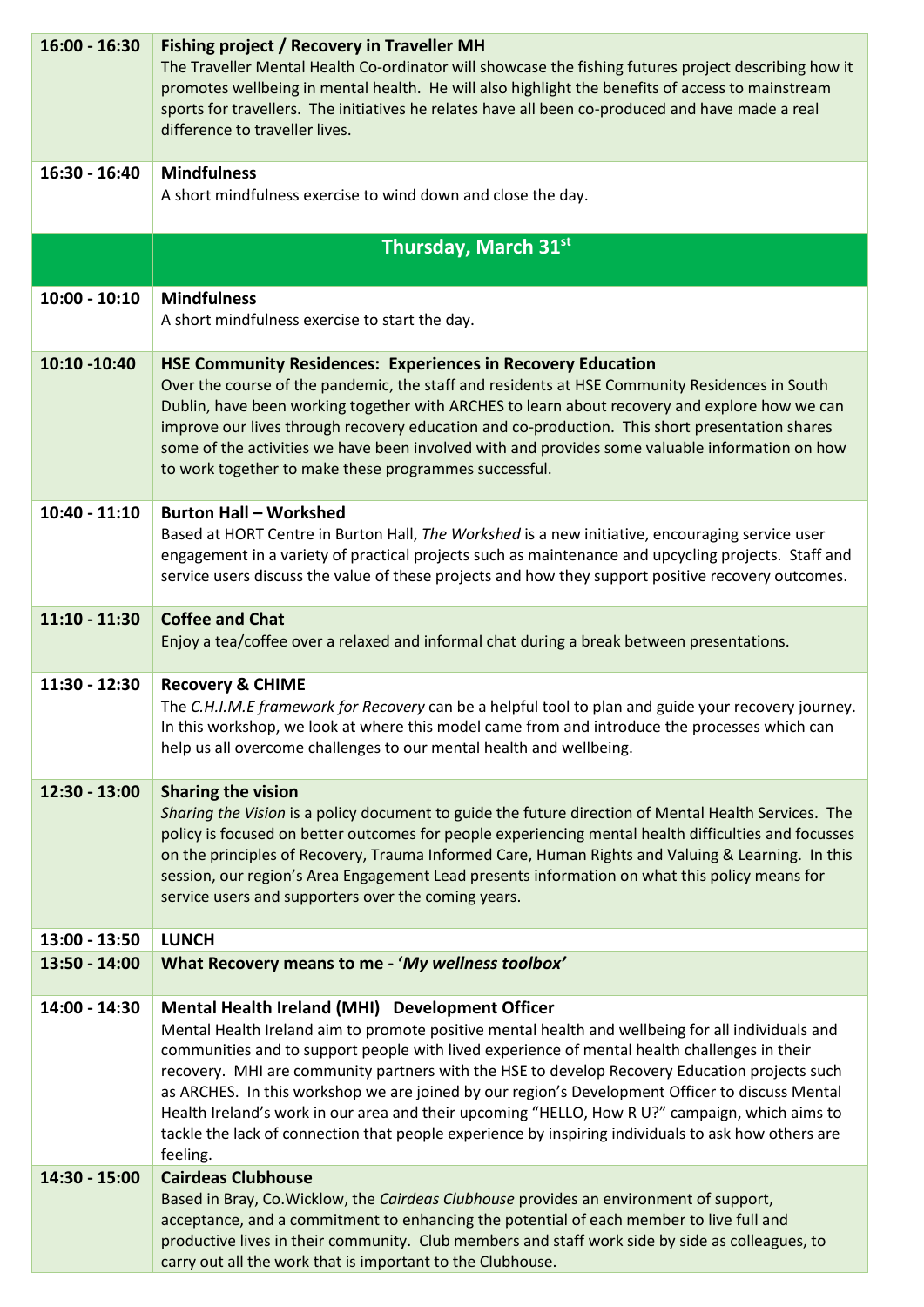|                 | In this session, members and staff present information on what activities happen there and how the<br>clubhouse have adapted to a blended model of service following the pandemic, while staying true to<br>recovery values.                                                                                                                                                                                                                                                                                                                                                                                                                                                                                                |
|-----------------|-----------------------------------------------------------------------------------------------------------------------------------------------------------------------------------------------------------------------------------------------------------------------------------------------------------------------------------------------------------------------------------------------------------------------------------------------------------------------------------------------------------------------------------------------------------------------------------------------------------------------------------------------------------------------------------------------------------------------------|
| 15:00 - 15:30   | <b>Burton Hall POPEE Project</b><br>The POPEE (Playing our Part for the Ecological Environment) is a co-produced gardening and<br>sustainability programme based in the Horticultural Unit of Burton Hall (Cluain Mhuire MH<br>Service). Participants planned and carried out the renovation and replanting of two run-down<br>allotment beds and are engaged in growing a range of horticultural produce. Here, participants<br>share examples of their excellent work.                                                                                                                                                                                                                                                    |
| 15:30 - 15:40   | <b>Creativity for Recovery</b><br>A selection of artwork and creative pieces, inspired by Recovery.                                                                                                                                                                                                                                                                                                                                                                                                                                                                                                                                                                                                                         |
| 15:40 - 16:40   | The Wellbeing Programme Taster<br>ARCHES offer 'The Wellbeing Programme', a 12-session programme which covers a range of<br>wellness topics such as mindfulness practice, self-care, developing good habits, and overcoming<br>dark days. This session provides an overview of the course, materials used, learning activity<br>example and how to enrol on upcoming courses.                                                                                                                                                                                                                                                                                                                                               |
| 16:40 - 16:50   | <b>Mindfulness</b><br>A short mindfulness exercise to wind down and close the day.                                                                                                                                                                                                                                                                                                                                                                                                                                                                                                                                                                                                                                          |
|                 | Friday, April 1st                                                                                                                                                                                                                                                                                                                                                                                                                                                                                                                                                                                                                                                                                                           |
| $10:00 - 10:10$ | <b>Mindfulness</b><br>A short mindfulness exercise to start the day.                                                                                                                                                                                                                                                                                                                                                                                                                                                                                                                                                                                                                                                        |
| $10:10 - 10:30$ | <b>ARCHES Recovery Education Service</b><br>This presentation provides an overview of the ARCHES Recovery education service for Community<br>Healthcare East. Information is provided on upcoming recovery education workshops and courses<br>and how learning supports recovery for those experiencing mental health challenges.                                                                                                                                                                                                                                                                                                                                                                                           |
| $10:30 - 11:00$ | <b>Mental Health Engagement in Community Healthcare East</b><br>The purpose of Mental Health Engagement is to identify and develop ways to improve the service<br>for everyone's benefit.<br>Recently this was pursued through monthly Local Engagement forums which are an important<br>resource for service users and family members & supporters to voice their experiences, raise issues,<br>and be consulted and involved in mental health service developments in their area. The structure of<br>these forums is currently being reviewed and, pending the establishment of the new engagement<br>structures, our region's Area Engagement Lead shares details of new directions and how you can<br>become involved. |
| $11:00 - 11:20$ | <b>Coffee and Chat</b><br>Enjoy a tea/coffee over a relaxed and informal chat during a break between presentations.                                                                                                                                                                                                                                                                                                                                                                                                                                                                                                                                                                                                         |
| 11:20 - 11:30   | <b>Creativity for Recovery</b><br>A selection of poetry, artwork and creative pieces, inspired by Recovery                                                                                                                                                                                                                                                                                                                                                                                                                                                                                                                                                                                                                  |
| 11:30 - 12:00   | <b>Suicide or Survive</b><br>Suicide or Survive (SOS) is a nationwide Irish charity focussed on breaking down the stigma<br>associated with mental health issues and ensuring that those affected have access to quality<br>recovery services that are right for the individual. SOS offer a wide range of educational<br>programmes supporting personal recovery, WRAP, Families and supporters, and workplace<br>wellness. A staff member of SOS joins us to provide information on their work and how to get in<br>contact.                                                                                                                                                                                              |